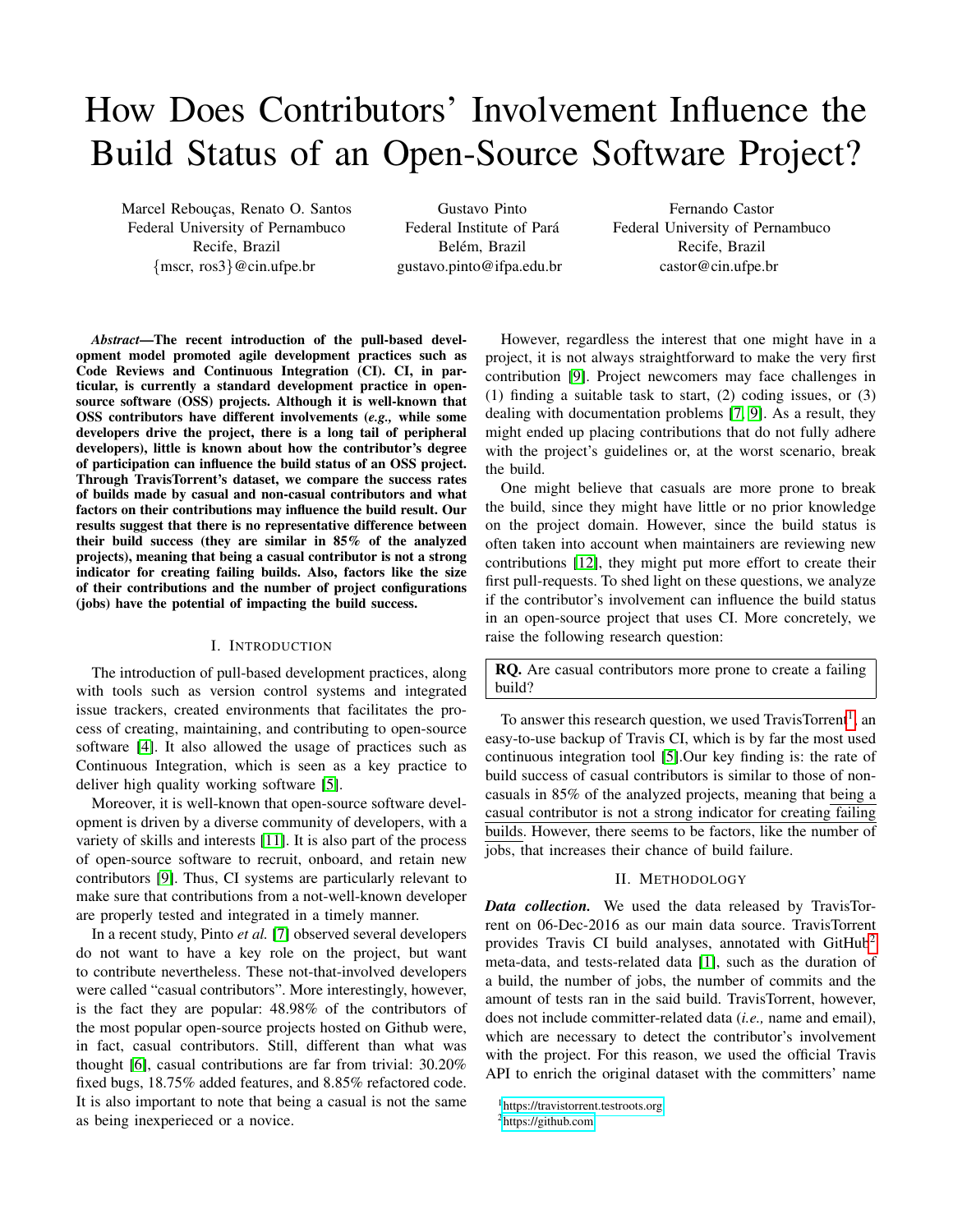and email address<sup>[3](#page-1-0)</sup>. Since one potential contributor can use several different email addresses, we used a disambiguation technique [\[2\]](#page-3-8) to mitigate the threat of counting the same contributor twice for the same project. We substituted 7,285 occurrences of duplicated users and ended up with 35,360 users across all projects, considering users as unique per project (a contributor can be a casual contributor in one project and a core participant of another one).

*Data cleaning.* Before handling the data, we removed projects that:

- Do not have a long history of Travis usage. We removed 189 projects that did not have at least 5 casual and 5 non-casual builds.
- Do not use Travis effectively. We removed 19 projects that did not have a single successful build made by casuals and non-casuals.
- The disambiguation technique was not accurate. For instance, cloudfoundry/cloud controller ng project joined the name of each contributor of a contribution, making it not suitable for disambiguation (*e.g.,* Name: Mark and Anna, Email: mark+anna@host.com).

We ended up with a curated list of 1074 projects (755 using Ruby, 315 using Java and 4 using JavaScript).

*Data preprocessing.* At Travis, a single push or pull-request can trigger a build with multiple jobs. A job corresponds to a configuration of the building step (*i.e., the SDK version or the DBMS*). While there are projects that just use one job per build (*i.e.* 249 projects had a mean of 1 job per build), we found that there are 39 projects that use, on average, more than 20 build configurations, which triggers more than 20 jobs per push or pull-request<sup>[4](#page-1-1)</sup>. Since jobs share the same build-id, we joined them to correctly consider the number of builds triggered per contributor in a project, totaling 619,370 builds.

We classify the contributors' involvement based on the number of builds triggered. We grouped contributors in two sets: casual contributors and non-casuals. While Pinto *et al.* [\[7\]](#page-3-4) considered a casual as a contributor that just made at most one contribution, it would not be fair to apply the same reasoning in our dataset. For instance, when using Travis, builds are triggered when a pull-request is sent for approval. If changes are suggested, the contributor should incorporate the changes in a new commit (triggering a new build at Travis). Thus, a single pull-request might trigger multiple builds. We chose 4 as the threshold. Close values (*e.g.* 3 or 5), however, affects less than 2% of the commits. Table [I](#page-1-2) presents descriptive statistics about the distribution of contributors.

*Data interpretation.* We used Fisher's Exact Test [\[3\]](#page-3-9) to compare the proportions of successful and failing builds between casuals and non-casuals. This nonparametric test is useful for comparing the proportions of two nominal variables. We also further analyze the projects that contained a significant statistical difference in the chance of build success with

<span id="page-1-2"></span>DESCRIPTIVE STATISTICS OF CONTRIBUTORS PER LIMIT # OF BUILDS, THE NUMBER OF CONTRIBUTORS, THE TOTAL OF BUILDS MADE BY THOSE CONTRIBUTORS, AND % OF SUCCESSFUL BUILDS.

| Limit          | Contributors |       | Sum of Builds |      | <b>Success</b>      |
|----------------|--------------|-------|---------------|------|---------------------|
| #              | #            | $\%$  | #             | $\%$ | $\%$                |
|                | 18.739       | 56.4% | 18.739        | 3.0% | 76.5%               |
| $\mathfrak{D}$ | 23.958       | 72.1% | 29.176        | 4.7% | 75.5%               |
| 3              | 26.035       | 78.3% | 35,407        | 5.7% | 75.2%               |
|                | 27.136       | 81.6% | 39.811        | 6.4% | 75.2%               |
| 10             | 29.192       | 87.8% | 53,692        | 8.6% | $74.\overline{8\%}$ |

<span id="page-1-3"></span>TABLE II AVERAGE NUMBER OF CONTRIBUTORS PER PROJECT, WITH 1ST QUARTILE, 3RD QUARTILE AND MAXIMUM NUMBER OF OCCURRENCES.

|             | 1st | Median | Mean | 3rd      | Max  |
|-------------|-----|--------|------|----------|------|
| Casuals     |     |        |      | o۵<br>∠ه | 749. |
| Non-Casuals |     |        | 6.69 |          | 122  |

multiple statistical tests over other factors such as size of contributions and number of jobs. From these projects, we tried to identify the causes that led to the higher or lower chance of success of casuals' builds, when compared to the ones of frequent contributors. When appropriated, we used the non-parametric Mann-Whitney-Wilcoxon (MWW) test [\[13\]](#page-3-10).

#### III. RESULTS

The number of casual and non-casual contributors greatly varies in the projects of our dataset, as shown in Table [II.](#page-1-3) Some projects contained more than 300 casual contributors (*i.e.,* ruby/ruby has 749, mitchellh/vagrant has 444, and leereilly/swot has 354), while maintaining a much smaller number of frequent developers: 132, 35, and 13 respectively. Also, before the filtering process, we found that only 22 (4.15%) projects had builds made by one contributor — the owner of the project — and 31  $(5.92\%)$  did not have any casual contributors. Moreover, 23.5% of the casual contributors that just made one build (as shown in Table [I\)](#page-1-2) had a failing state. This suggests that these contributions were never fixed, or might have been accepted without considering their statuses.

# *A. RQ. Are casual contributors more prone to create a failing build?*

For each project, we compared the number of successful and failing builds of casual contributors to those of non-casuals, using the Fisher's Exact Test [\[3\]](#page-3-9). This served to identify if the rate of success of casual builds in a certain project was statistically higher than non-casuals, if the contrary applies, or if no significant difference exists with 95% confidence.

Applying the test, we found that 913 (85%) projects had no significant difference, 107 (9.97%) had more non-casual success, and 54 (5.02%) had more casual success. From now on, we refer to these sets of projects as *draw-projects*, *noncasual-wins-projects* and *casual-wins-projects*.

The result goes against our initial thought that the barriers faced by casuals would direct reflect at builds statuses, which is not true for the majority of projects. We believe, however,

<span id="page-1-0"></span><sup>3</sup><http://gustavopinto.org/casual-contributors-msr-challenge/>

<span id="page-1-1"></span><sup>4</sup><https://travis-ci.org/slim-template/slim/builds/179405105>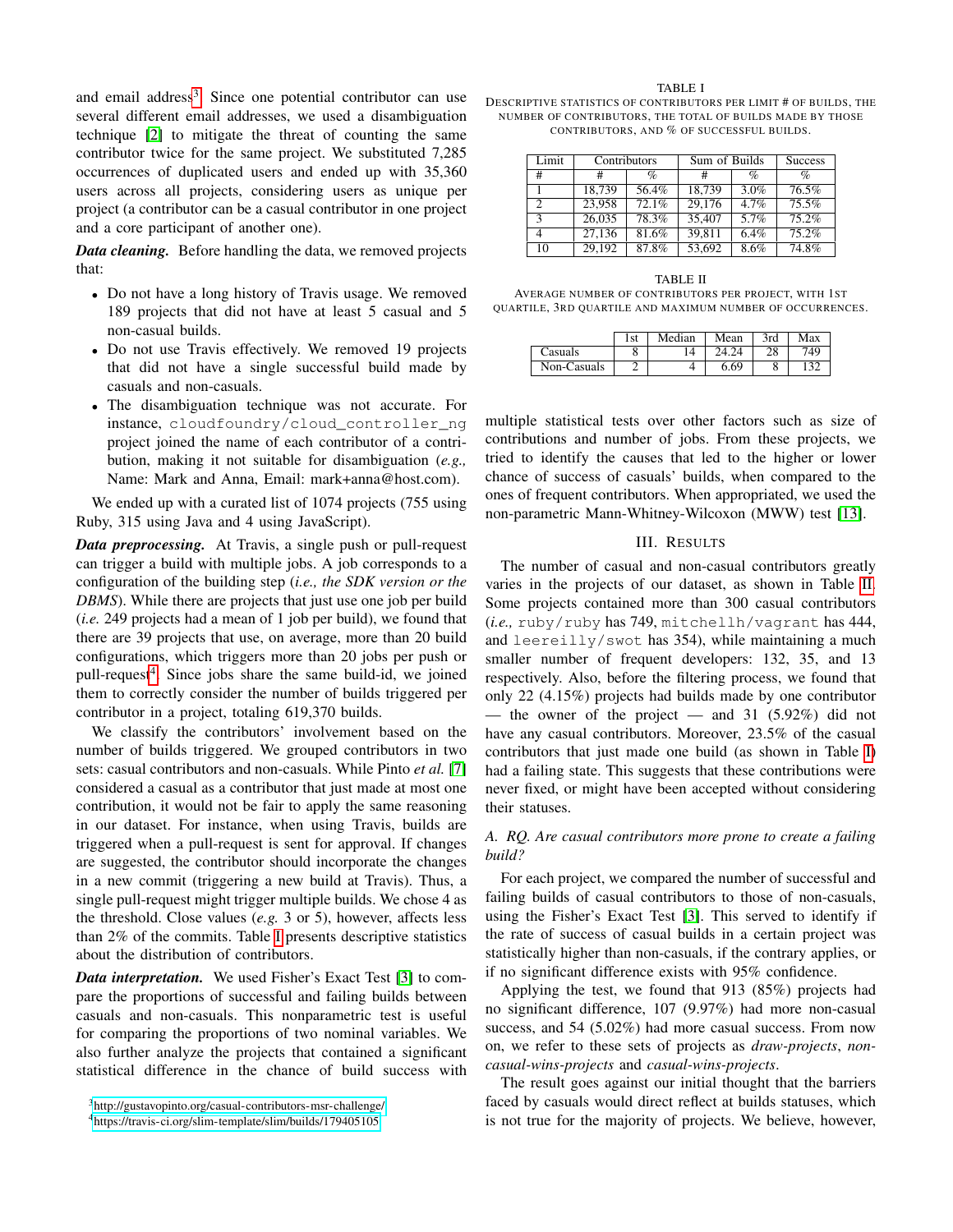that many factors, such as the size of the contribution and the number of jobs and tests, might explain the causes of such result.

*1) Size of contributions:* The average size of contributions made by casual contributors are smaller than those made by non-casual contributors (Wilcoxon, two-sided, p-value = 2.2e-16), both in source code churn (the median was 36.04[5](#page-2-0) for casual ones and 85.77 for non-casuals) and in the quantity of modified files (the median was 2.56 files for casual ones and 4.48 files for non-casuals). This difference indicates that, on average, casual contributions involve a smaller set of changes, which can help to reduce the chance of breaking a build.

In the projects mitchellh/vagrant and leereilly/swot, mentioned at the beginning of this section, the median of source code lines changed by casual contributions was rather small. For instance, *mitchellh/vagrant* had a median of 4 modified source lines per casual contribution, while in *leereilly/swot* the median of modified source code lines was 0, which suggests a high number of non-code contributions (*e.g.,* documentation updates). When taking a closer look, the majority of casual contributions were made by adding .txt files. Both projects were in the set *casual-wins-projects*.

We also compared whether the size of average casual contribution size varied on *non-casual-wins-projects* and *casualwins-projects*. However, there is not a relevant difference neither in churn (Wilcoxon, two-sided, p-value = 0.7513) nor in modified files (Wilcoxon, two-sided, p-value = 0.7581).

*2) Number of jobs:* The number of jobs in a build represents the different combinations of environment choices at the building process. We found that the average number of jobs in *non-casual-wins-projects* is higher than those in *casual-winsprojects* (Wilcoxon, two-sided, p-value = 0.00133) and the projects where casuals do not lose — *draw-projects* + *casualwins-projects* — (Wilcoxon, two-sided, p-value = 0.002536). The median of jobs per build for *non-casual-wins-projects* was 4.68, while being 2.275 and 3.08 for *casual-wins-projects* and *draw-projects*.

*3) Number of tests:* When analyzing the number of jobs in the projects, we noticed that the projects of *non-casual-winsprojects* also had a higher average number of tests ran than those in *casual-wins-projects* (Wilcoxon, one-sided, p-value = 0.0417) and *draw-projects* (Wilcoxon, one-sided, p-value = 0.0298). This seems fair, since more tests are needed to cover a broader set of environments. For instance, the median number of tests in projects of *non-casual-wins-projects* was 68, while being 29 for the *casual-wins-projects*.

We expected that, in projects with more tests, casuals would end up failing more since the test suite would be more rigorous. Yet, this higher rigor applies to every contributor, and casuals do not have a higher proportion of failure due to tests when compared to non-casuals (Wilcoxon test, two-sided, p-value = 0.8858) in *non-casual-wins-projects*. Interestingly, builds made by non-casuals at projects where casuals do not lose — *draw-projects* + *casual-wins-projects* — have a higher chance of failing due to tests (Wilcoxon test, two-sided, pvalue  $= 1.877e-11$ ). This fact seems to go along with the fact that non-casuals normally make more complex contributions.

### IV. DISCUSSION

In this section, we provide additional discussions to the results found.

*Size of contributions.* It was expected that the size of casual contributions, in terms of lines of code, would be lower than those of non-casuals, since they start contributing with changes that offer a lower entry barrier [\[9,](#page-3-3) [7\]](#page-3-4). However, since contributions can be made to files that are not directly tied to the source code, such as documentation and adding assets, it may be possible that the contributions never even presented a risk of failing a build. Thus, the nature of how contributions are made to a specific project, which may provide a low entry barrier, can lead to a high success rate of casual contributions. *Number of jobs.* The median of jobs per build for projects in *non-casual-wins-projects* was significantly higher than *casualwins-projects* and *draw-projects*. It seems that if a project contains a broader set of configurations, it might be more challenge to contribute to it. Also, the contributor might place an additional care in investigating the different environment characteristics. Such specificities of how the project works under different combinations might then require a deeper understanding of it, resulting in casual contributions failing more. Documentation regarding the peculiarities of the project under the desired configurations would probably help casual contributors to be more aware and fail in less builds.

*Number of tests.* A higher number of tests in the set of projects that also contains more jobs supports the fact contributing to those projects must be more rigorous. However, although the amount of builds that fail because of tests is higher, it happens to both casuals and non-casuals at *noncasual-wins-projects*. It is interesting to see that, for the rest of the projects, non-casuals had more failing builds due to failing tests. We believe this might happen due to (1) the higher complexity of the contributions, (2) the complexity of the logic being added, or even (3) with the usage of techniques such as test-driven development (TDD). We leave this better understanding for future work.

*Implications.* Project maintainers can improve documentation regarding the project specifics in different environments so that casual and non-casual contributors can better understand how to properly test the contribution. Still, researchers can use our findings to understand the dynamics of casual contributions, since this phenomenon is not full understood yet. For instance, differently than what was found in recent studies [\[7\]](#page-3-4), several casual-contributions were not code-related. Finally, since newcomers in general, and students in particular, might be afraid to contribute to open-source projects [\[9\]](#page-3-3), CS professors can use our findings to motivate students to contribute to opensource software. In particular, software testing disciplines can

<span id="page-2-0"></span><sup>5</sup>The median value is decimal because we calculated the average size per project before calculating the median across projects. We did the same for the other factors.